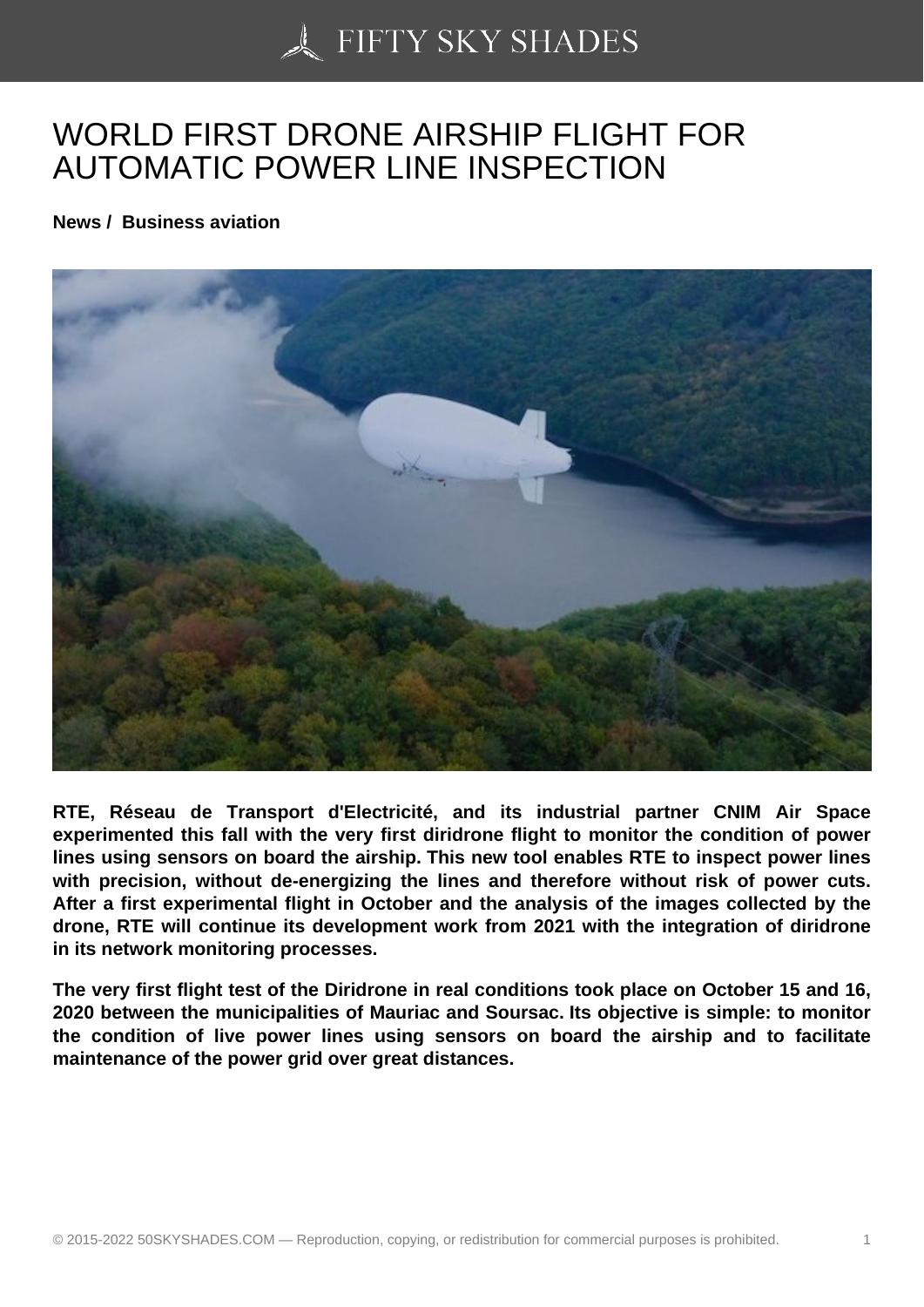

After a first phase of testing at a training site, the diridrone was able to fly successfully in real conditions over live lines!This flight made it possible to test:

- its operational implementation,
- its capacity to acquire data with a payload of 10kg fixed under the airship and composed of a double photo sensor slaved to the position of the cables.

## Long-distance flights: search for innovation and performance

Each year, RTE teams use 7 helicopters to cover the entire overhead electricity network. As part of preventive maintenance activities, automatic long-distance drone flight is therefore a challenge for the future. Also, through projects such as diridrone, RTE's ambition is to modernize and automate aerial surveillance resources.

## An innovative industrial and technological solution

This concentrate of innovation, both in its form and in its ergonomics, has been specially designed since 2017 with our industrial partner CNIM Air Space, who then designed it in its entirety.Work carried out in close collaboration with the Directorate of Civil Aviation (DGAC) so that the diridrone can be integrated as a user of airspace, while respecting the regulations in force. The diridrone will be able to collect data on the network which will allow: the modeling of our structures and their environment in 3D; automatic detection of hardware anomalies; monitoring the development of our assets.